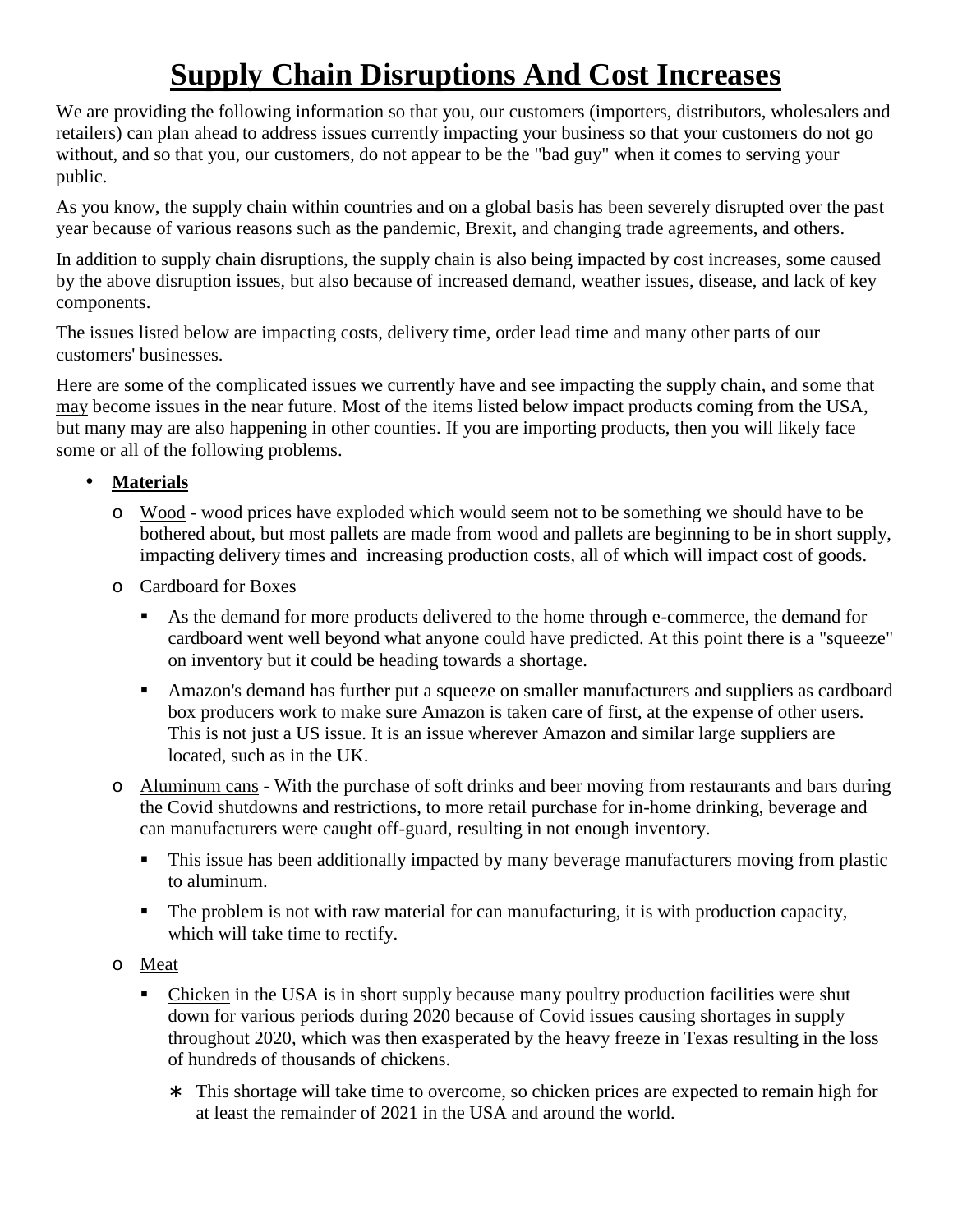- Beef and Lamb prices have risen because of the largest meat packer being hacked in late May/early June 2021. While production seems to have gotten back on track, there was a backlog of demand that caused the prices to rise and will likely cause prices to remain high for some time.
- Pork availability was hit hard in 2020 as 40 pork processing plants in the US were forced to shut down at various times throughout the pandemic. On top of that, a higher incidence of disease in the hog community during this past winter has resulted in a much lower supply of pork (impacting bacon, hot dogs, and other pork related products) for 2021. Prices are expected to go higher and remain there for the foreseeable future.
- Other Foods such as peanut butter, ketchup (especially in the individual serving size), microwave popcorn, for some examples, have been in much greater demand as more people ate at home over the past year, and as the cost of other foods increased beyond the consumer's budget. Peanut butter, is a great and inexpensive source of protein so the US producers were met with far greater demand than they had capacity. This shortage will continue for at least the remainder of 2021, as it will for many other common foods. So, please check with us to make sure products you regularly purchase will be available along the same timeline as they were in the past so that your orders do not lag inventory.

## **Shipping**

- o Containers
	- According to Bloomberg, "Container shipping rates from Asia to the U.S. and to Europe increased to new record levels over the past week, ensuring transportation costs will stay elevated for companies heading into a peak season for rebuilding inventories."
		- With Asia experiencing the first effects of the virus in 2020, exports from Asia to other parts of the world, and exports to Asia, slowed or halted, resulting in containers remaining where they last landed, many of them inland in the US and Europe.
		- With Asia, particularly China, recovering before Europe and the US, as well as other regions, Asian exports picked up faster than importing ports could handle. Many of the ports where short of manpower to offload products/containers, so vessels sat anchored off shore. At one point, there were 40 ocean vessels anchored outside Long Beach, California, one of the busiest ports in the US, waiting to be offloaded. As of a few days ago, that number is down to 18 vessels, which is still much higher than normal.
		- Containers coming into the US are 5 times greater than those leaving, which could cause a container shortage in other parts of the world, especially along the East Asian corridor.
		- Refrigerated containers (reefers), which were always fewer than standard containers, are even more so right now. This is causing reefer costs to go sky high and delays in getting refrigerated products onto ocean vessels delayed by weeks. We recently had one reefer shipment knocked out of the queue 5 times before we were able to get an ocean carrier to pick up and ship the load.
	- In-land Shipping (Truck loads)
		- Covid caused trucking within the USA and most other countries to come to a near halt for several months in 2020 resulting in delays of goods reaching ports or going from ports to customers.
		- Shortage of truck drivers, as a result of many training schools shutting down for several months in 2020, along with truck drivers not reporting to work because of Covid issues, has resulted in fewer trucks on the road to carry goods, causing delays in goods reaching their final destination.